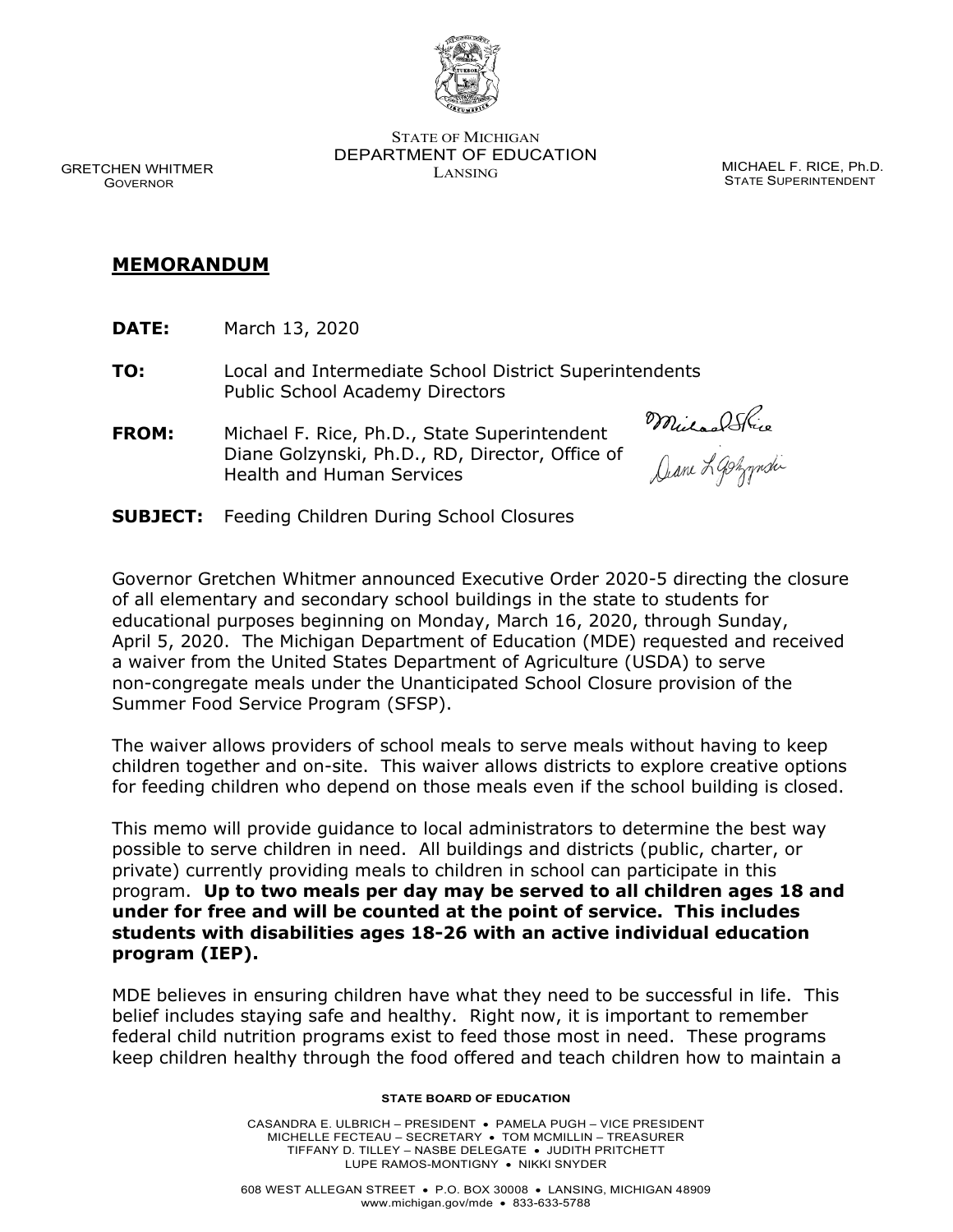Page 2 March 13, 2020

lifelong healthy diet. In this time of unknowns and unique challenges, MDE has created options to assist school district staff in caring for our youngest Michiganders.

### **Who may participate and how to get approval**

If you are an SFSP meal sponsor and have participated in the Summer Food Service Program in 2018 or 2019, have attended an Unanticipated School Closure SFSP training, or will attend the webinar on Monday, March 16, you will need to complete the short intake form found at

[https://mdoe.state.mi.us/gems/public/QuestionnaireHome.aspx?code=i5b9tdev.](https://mdoe.state.mi.us/gems/public/QuestionnaireHome.aspx?code=i5b9tdev)

If you are a district where at least 50% of the children qualify for free or reducedprice meals at any site or sites, but you have not participated in SFSP in the past two years, then in addition to attending the Unanticipated School Closure SFSP webinar and completing the intake form above, you will need to watch the SFSP training videos found at [https://www.michigan.gov/mde/0,4615,7-140-66254\\_34491\\_96106-](https://www.michigan.gov/mde/0,4615,7-140-66254_34491_96106-511787--,00.html) [511787--,00.html.](https://www.michigan.gov/mde/0,4615,7-140-66254_34491_96106-511787--,00.html)

Finally, if you are a district where all of your sites are under 50% free and reducedprice lunch eligible, you may still participate! Just like the previous group, you will need to attend the Unanticipated School Closure SFSP webinar, complete the intake form above, and watch the Summer Food Service Program training videos. MDE will consider you to be a "closed enrolled site." This means that you will need to provide meals where free and reduced-price students in your district primarily live. You will need to target the low-income kids in ways that best reach and serve these children. The expected best practice is that you will serve these children using a roster or enrolled student list. In cases where that is not possible, during this time of emergency only, we will accept the SFSP count sheet.

## **Options for meal service**

We want children to eat, but want to prevent them from eating together in school settings or in large groups at this time. How you do this will be determined by conversations that you have within your own administration. What will work for one community may not work in another community. Think outside the box. Find ways to ensure children are not hungry at this time, while holding to the best meal quality and service practices possible.

Some things to consider:

- All meals must be complete, reimbursable meals following the SFSP meal pattern. Visit [www.michigan.gov/sfsp](http://www.michigan.gov/sfsp) to learn more. Two meals per day can be reimbursed.
- Meals may be freshly prepared, components, or shelf-stable and may contain USDA Foods or commodities.
- Meals may be reimbursed under this program starting today, March 13, 2020.
- Where practical, consider offering multiple meals per day and/or multiple days at each time to reduce the number of times families must pick up the meals.
- You may consider "grab-n-go" meals, a drive-thru set-up, or the placement of meals on a bus and the delivery of meals on your district bus routes where children or families can pick up what you are offering from a bus stop. If you